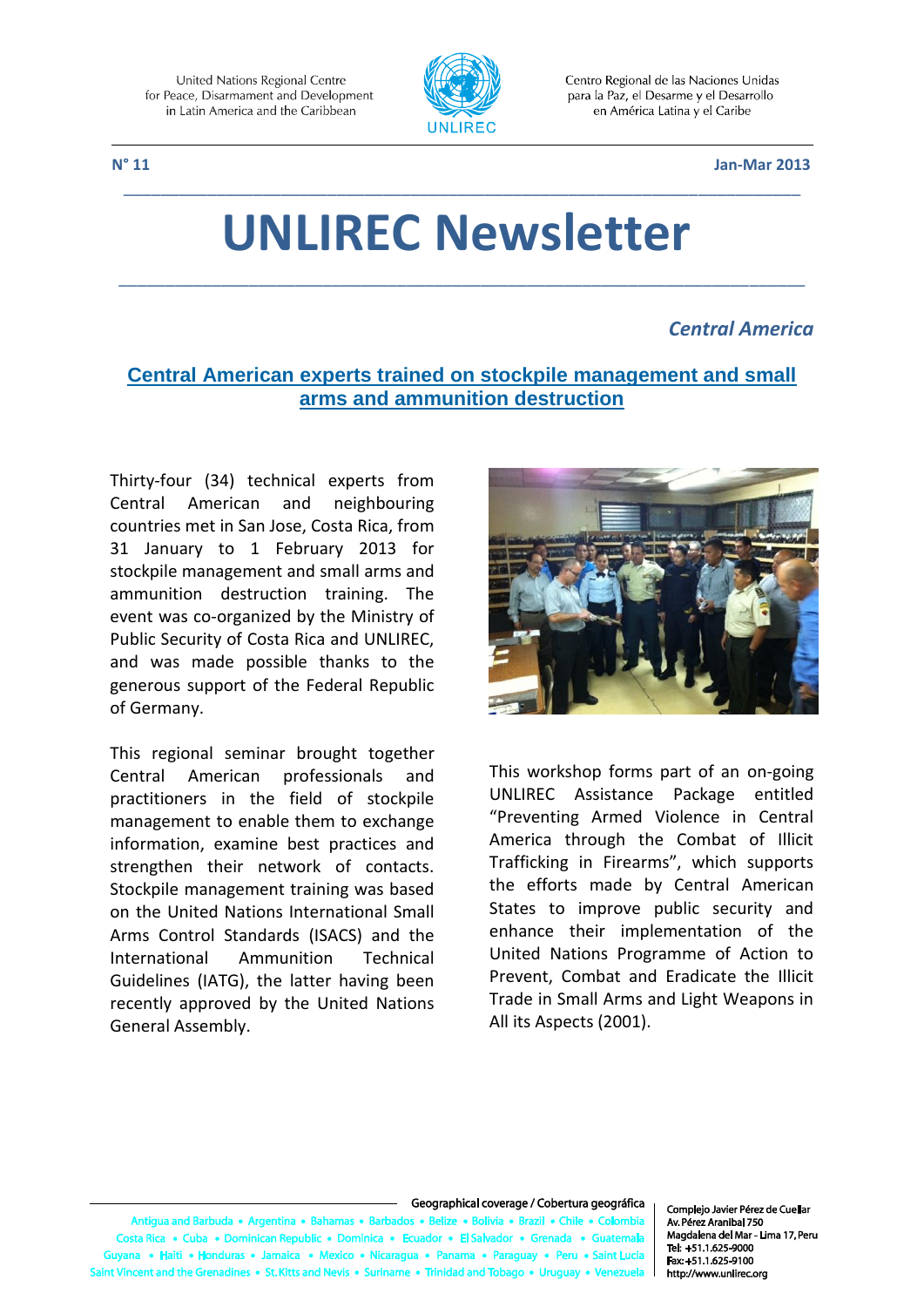

Centro Regional de las Naciones Unidas para la Paz, el Desarme y el Desarrollo en América Latina y el Caribe

# **UNLIREC and Belize strengthen national capacities to combat illicit firearms trafficking and destroy obsolete ammunition**

UNLIREC – in close collaboration with the Government of Belize – conducted a 10 day training course to combat illicit firearms trafficking for Belizean security and justice sector officials from 25 February to 8 March.

The Inter-Institutional Training Course on Combating the Illicit Trafficking in Firearms, Ammunition and Explosives (IITC), the first of its kind in Belize, was held at the Police Academy in Belmopan and resulted in the training of more than 40 law enforcement officers and justice officials. Course participants bolstered their ability to carry out interactive firearms investigative techniques in keeping with international standards and best practices and received specialized training in the following areas: technical aspects of weapons and ammunition identification, intelligence gathering and crime scene management, tracing and preparation of evidence in criminal proceedings, as well as practical disarmament measures, such as weapons destruction and stockpile management. The course also covered cross-cutting issues related to the use of force, gender awareness and child protection.

Since 2004, UNLIREC has trained over 3,500 law enforcement officers throughout Latin America and the Caribbean, strengthening the capacities of States in the region to address the problem of the proliferation of and trafficking in firearms and ammunition.



During the UNLIREC mission, the Government of Belize also received technical support in the destruction of more than 15,000 rounds of surplus small arms ammunition from 7-8 March 2013. The destruction of ammunition was carried out in collaboration with the Belizean Defence and Police Forces using UNLIREC's patented SAABT (Small Arms Ammunition Burning Tank). In 2012, UNLIREC joined forces with the Belize Police and Defence Force in destroying more than 1,300 obsolete and seized firearms. All of the destruction activities contribute to reducing the risk of both diversion and unplanned explosions at munitions sites.

These activities, aimed at strengthening the capacity of the security forces and reducing armed violence in Belize and the region, form part of a larger Firearms Assistance Package offered by UNLIREC. The activities carried out in Belize were made possible thanks to the financial support of the Government of the United States of America.

#### Geographical coverage / Cobertura geográfica

los • Beliz Antigua and Barbuda . Argentina . Bah as • Bart re • Bolivia • Brazil • Chile • Colombia Costa Rica • Cuba • Dominican Republic • Dominica • Ecu ador • Gr dor • El Salv a • Haiti • Honduras • Jamaica • Mexico • Nicaragua • Panama • Paragua **y** • Peru • Saint Lu ent and the Grenadines • St. Kitts and Nevis • Suriname • Trinidad and Tob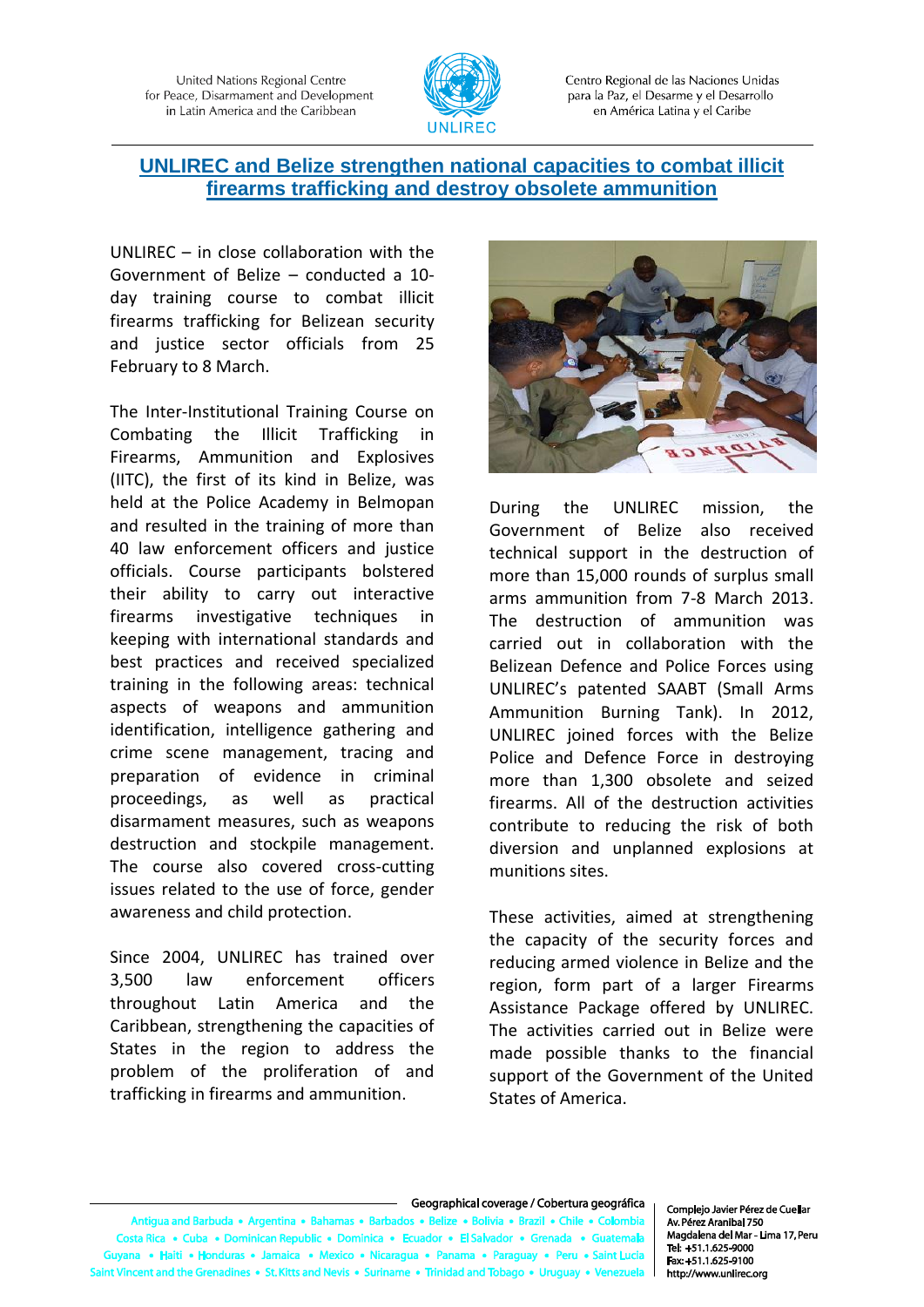

Centro Regional de las Naciones Unidas para la Paz, el Desarme y el Desarrollo en América Latina y el Caribe

# **UNLIREC and civil society promote national dialogue on weapons law in Honduras**

UNLIREC and the Centre for Research and Promotion of Human Rights (CIPRODEH) partnered to support the Secretariat of Security of the Republic of Honduras in organizing a legal seminar on the draft law for the control of firearms, ammunition, explosives and other related materials in Tegucigalpa, Honduras. The one-day seminar (27 February) was made possible thanks to the contribution of the Federal Republic of Germany.

The legal seminar brought together 62 participants from various institutions including the Secretariat for Security, Secretariat of Defence, Presidency of the Republic, National Assembly, civil society organizations, private security companies and shooting sports associations. The Minister of Security, Pompeyo Bonilla, presided over the seminar while the Honourable Deputy Mario Pérez, President of the Security Commission of the National Congress, moderated the open discussions.

During the meeting, UNLIREC presented a legal report on the draft law vis-a-vis the international instruments in the global and regional contexts and the International Small Arms Control Standards (ISACS). It is worth mentioning that this draft bill has been revised and agreed upon by the

security and defence sectors of the Government, as well as civil society organizations, and is currently before Congress.



The Deputies will have to deliberate and arrive at a consensus on positions regarding controversial issues, such as the number of licenses and firearms per person and the possession and carrying of these weapons; the minimum age limit for obtaining a firearms license; calibres authorized for civil use and calibres restricted for use by law enforcement authorities; the organization and functioning of ballistic records; and stricter controls for private security companies and their firearms, among others.

#### Geographical coverage / Cobertura geográfica

ua and Barbuda • Arge entina • R: e e Rolivia e Brazil e Chile e Colombia ta Rica · Cuba · Dominican Rep ublic . Dominica . Ecu r e FIS a • Haiti • Honduras • Jamaica • Mexico • Nicaragua • Pan a • Par ent and the Grenadines • St. Kitts and Nevis • Suriname • Trinidad and To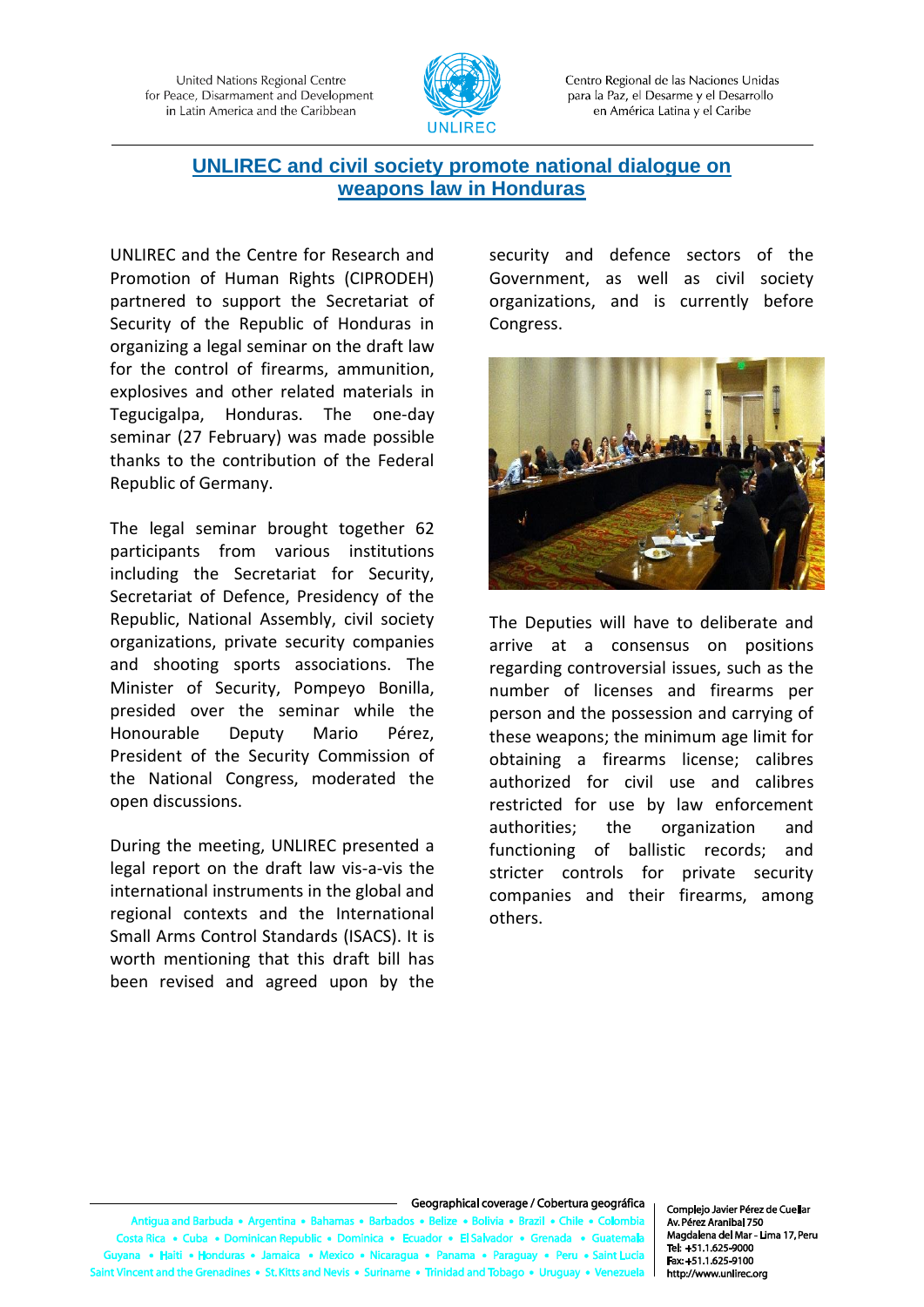

Centro Regional de las Naciones Unidas para la Paz, el Desarme y el Desarrollo en América Latina y el Caribe

# **UNLIREC and Government of Belize strengthen national capacities in forensic ballistics**

UNLIREC undertook a technical mission to Belize from 18-22 March with the financial support of the British High Commission in Belmopan to provide training and assistance in operational forensic ballistics. In 2012, the National Forensic Science Service of Belize received an Integrated Ballistics Information System (IBIS) from the Government of Canada, a sophisticated piece of equipment that enables the rapid comparison of spent bullets and cartridges recovered from crime scenes. In recent years Belize has experienced a marked increase in armed violence with nearly 95% of all homicides committed with firearms.



The UNLIREC technical mission began the week convening a meeting of high level officials from the executive and judicial branches to raise awareness on forensic ballistic issues. The meeting was followed by a joint UNLIREC/NFSS four-day training course on operational forensic ballistics for 22 Belizean officials. The course covered crime scene management of

ballistic evidence, health and safety issues, validation of evidence, forensic examination of firearms and ammunition, recording and reporting, comparison macroscopy and firearms residues tests.

Additionally, UNLIREC produced a set of fourteen Standard Operating Procedures (SOPs) on operational forensic ballistics to support the NFSS in its on-going implementation of IBIS. UNLIREC will also be providing the NFSS with a detailed assessment of existing forensic ballistics capabilities and resources and future requirements to assist in long-term implementation of IBIS with a view to reducing impunity in cases of illicit trafficking and armed violence. According to UNLIREC's Technical Adviser Philip Boyce ´´IBIS is the global standard equipment for forensic ballistics, but in the end must be supported by human beings capable of properly identifying firearms and ammunition, viewing evidence under a macroscope and responding to judges and prosecutors in a court of law.´´

Sound operational forensic ballistic capabilities, both electronic and manual data management systems, make important contributions in combating illicit small arms trafficking under the UN 2001 Programme of Action on Small Arms.

#### Geographical coverage / Cobertura geográfica

Antigua and Barbuda . Argentina . Bah is a Ra  $\sim$   $\sim$  R e e Rolivia e Brazil e Chile e Colombia Costa Rica . Cuba . Dominican Rep ublic . Dominica . Ecu dor • El S a • Haiti • Honduras • Jamaica • Mexico • Nicaragua • Panama • Para • Peru • Saint Lu ent and the Grenadines • St. Kitts and Nevis • Suriname • Trinidad and Tol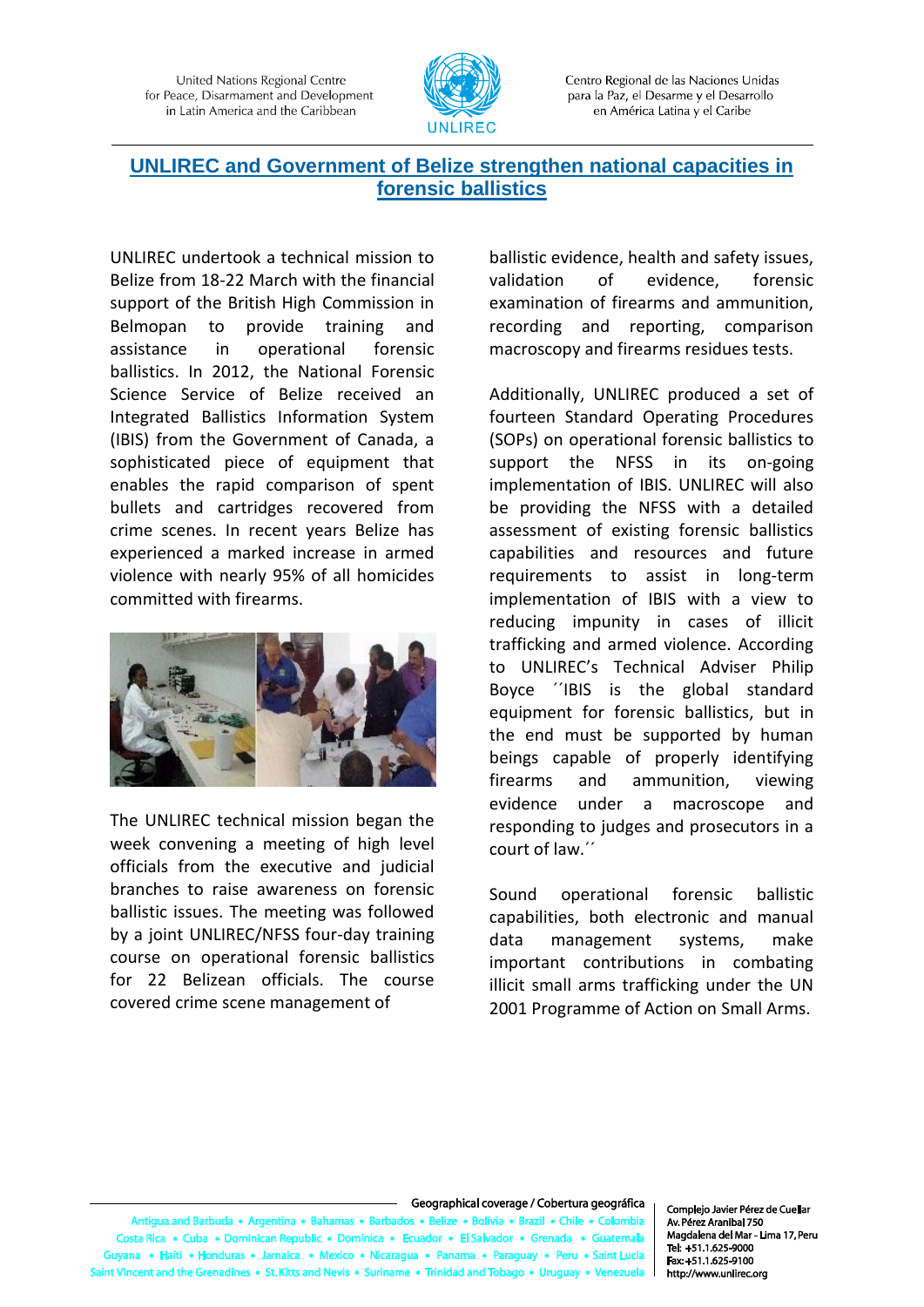

Centro Regional de las Naciones Unidas para la Paz, el Desarme y el Desarrollo en América Latina y el Caribe



# **UN General Assembly approves global arms trade treaty<sup>1</sup>**

*"It is a historic diplomatic achievement – the culmination of long-held dreams and many years of effort." UN Secretary-General, Ban Ki-Moon*

**The UN General Assembly approved a global arms trade treaty that failed to achieve unanimous support [the previous week during the Final UN Conference on the Arms Trade Treaty], but garnered the support of a majority of Member States when put to a vote [on 2 April].**

**The resolution containing the text of the treaty, which regulates the international trade in conventional arms, received 154 votes in favour. Three Member States […] voted against the decision, while 23 countries abstained.** 

**The adoption of the treaty was welcomed by several UN officials, including [Secretary-General](http://www.un.org/sg/) Ban Ki-moon, who hailed it as a powerful new tool in efforts to prevent grave human rights abuses, and added that it will provide much-needed momentum for other global disarmament and nonproliferation efforts.** 

**Mr. Jeremiæ, [President of the General Assembly, added that] the lack of a regulatory framework for such activities had made a "daunting" contribution to ongoing conflicts, regional instabilities, displacement of peoples, terrorism and transnational organized crime.** 

**Unlike in the Conference, where all 193 Member States had to agree on the final text, the Assembly needed only a simple majority, or 97 votes, to pass the text. The treaty will enter into force 90 days after ratification by the 50th signatory.**

**The treaty regulates all conventional arms within the following categories: battle tanks, armoured combat vehicles, large-calibre artillery systems, combat aircraft, attack helicopters, warships, missiles and missile launchers, and small arms and light weapons.**

**According to the UN Office for Disarmament Affairs, the treaty will not do any of the following: interfere with domestic arms commerce or the right to bear arms in Member States; ban the export of any type of weapon; harm States' legitimate right to self-defence; or undermine national arms regulation standards already in place.**

- Geographical coverage / Cobertura geográfica

 $\overline{a}$ 

<sup>1</sup> Excerpted from UN News Centre article [http://www.un.org/apps/news/story.asp?NewsID=44539&Cr=arms+trade&Cr1=#.UWXZZDdrcdc].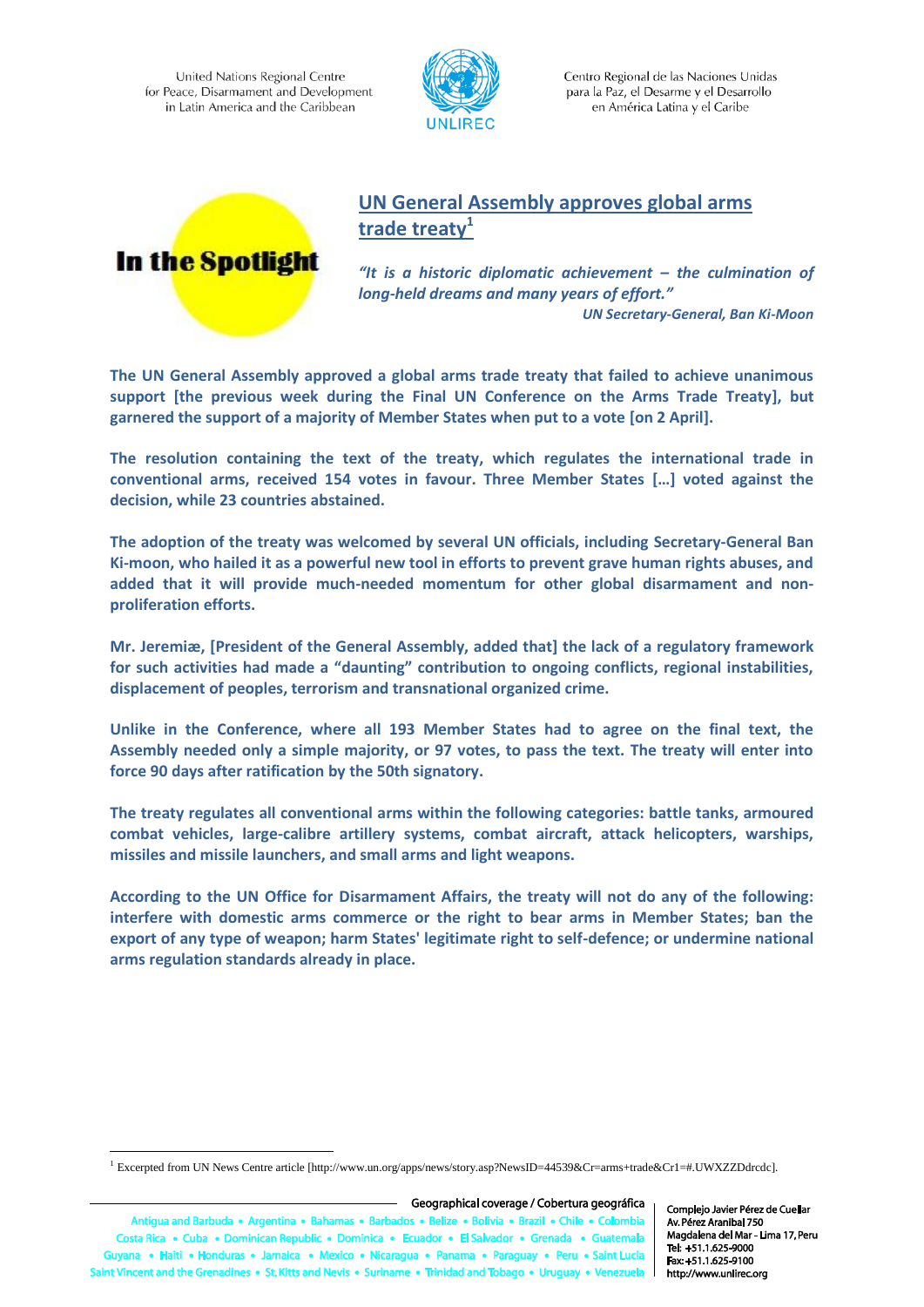

Centro Regional de las Naciones Unidas para la Paz, el Desarme y el Desarrollo en América Latina y el Caribe

# *Caribbean States*

#### **Over 10,000 weapons and 20 tonnes of ammunition destroyed in Dominican Republic**

UNLIREC technical specialists joined forces with the Ministry of the Armed Forces of the Dominican Republic (MAF-DR) during the month of February to destroy over 10,000 surplus and obsolete small arms and more than 20 tonnes of surplus and obsolete small arms and light weapons ammunition from 4-22 February. These achievements represent another important benchmark in the implementation of a National Action Plan for Stockpile Management and Firearms and Ammunition Destruction jointly developed by UNLIREC and MAF-DR in 2010 thanks to a grant provided by the United States Department of State´s Office for Weapons Removal and Abatement.



All weapons were destroyed using hydraulic shears and disc saws donated by UNLIREC to the MAF-DR and in accordance with a set of UNLIREC Standard Operating Procedures (SOPs) based on the UN International Small Arms Control Standards (ISACS). Small arms ammunition was destroyed with an ammunition burning tank designed by UNLIREC and donated to the MAF-DR. Light Weapons ammunition was destroyed via open burning/open detonation operations at the Sierra Prieta demolition camp in accordance with the UN International Ammunition Technical Guidelines (IATG).

To date, as part of the joint implementation of the National Action Plan, UNLIREC and the MAF-DR have destroyed almost 12,000 weapons, disposed of over 41 tonnes of small arms and light weapons ammunition, enhanced the security of 40 weapons and ammunition stockpile facilities, and trained 56 officials in stockpile management and destruction standards and operations. UNLIREC will be returning to the Dominican Republic in April 2013 for Phase Three of the destruction process. UNLIREC and MAF-DR plan to destroy an additional 20,000 surplus and obsolete military and police weapons before the National Action Plan is complete.

Sound stockpile management, including the regular destruction of surplus and obsolete weapons and ammunition, is a key measure in efforts to combat illicit small arms trafficking under the UN 2001 Programme of Action on Small Arms.

#### Geographical coverage / Cobertura geográfica

tigua and Barbuda • Argentina • Bah  $\sim$   $\sim$  R e e Rolivia e Brazil e Chile e Colombia s a Ri ta Rica · Cuba · Dominican Rep ublic . Dominica . Ecu  $or - El S$ a • Haiti • Honduras • Jamaica • Mexico • Nicaragua • Panama • Para • Peru • Saint Lu ent and the Grenadines • St. Kitts and Nevis • Suriname • Trinidad and Tol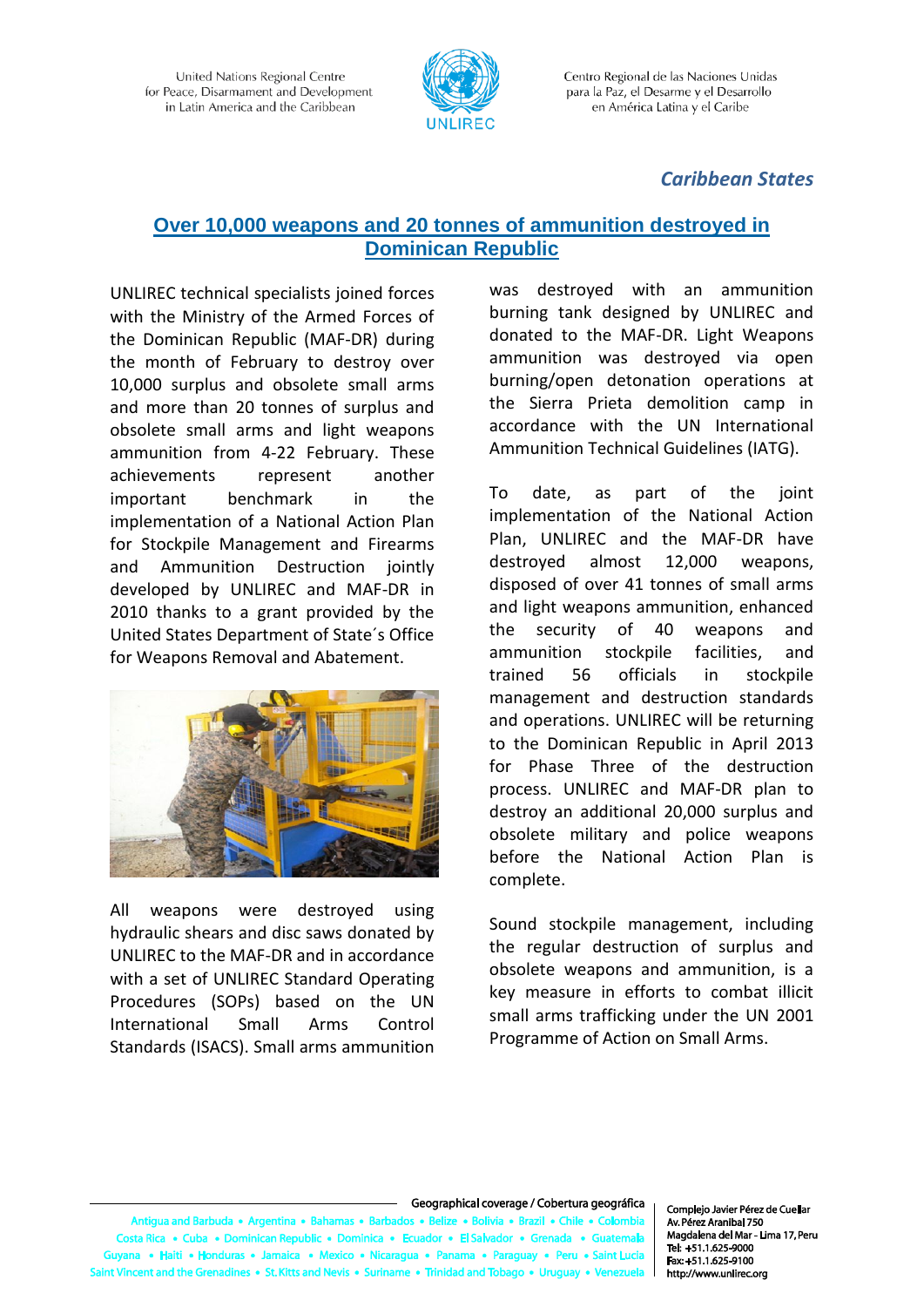

Centro Regional de las Naciones Unidas para la Paz, el Desarme y el Desarrollo en América Latina y el Caribe

# **UNLIREC and Government of Suriname begin cooperating in firearms stockpile management and destruction**



UNLIREC conducted a national firearms baseline assessment mission in Suriname from 18–22 February as an initial step in a technical cooperation initiative between UNLIREC and Suriname. Activities were carried out thanks to the support provided by the United States Department of State´s Office for Weapons Removal and Abatement.

During the mission, UNLIREC met with senior government officials including the Ministers of Defence, Justice and Police, and Finance; Director of the National Security Agency; Prosecutor General; Commander of the Suriname Armed Forces; and Commander of the Suriname Police Force. The UNLIREC team also made several site visits to weapons and ammunition stockpile facilities.

As follow-up, UNLIREC will submit a baseline assessment report and a draft National Action Plan (NAP) to the Government of Suriname by the end of March 2013. The draft NAP will contain recommendations for assistance in the areas of stockpile management; firearms and ammunition destruction; legal and policy review and development; and training and capacity-building of law enforcement officials including an Inter-Institutional Training Course on Combating Illicit Firearms Trafficking and Surinamese participation in a Caribbean Regional Armoury Management Training Course.

UNLIREC´s assistance to Suriname forms part of its Caribbean Assistance Package aimed at supporting arms control and non-proliferation efforts in fourteen Caribbean countries.

#### Geographical coverage / Cobertura geográfica

tigua and Barbuda • Argentina • Bah is a Ra is a Rali: e e Rolivia e Brazil e Chile e Colombia ta Rica • Cuba • Dominican Republic • Dominica • Ecu  $r \bullet \textsf{FIS}$ a • Haiti • Honduras • Jamaica • Mexico • Nicaragua • Panama • Pan • Peru • Saint Lu ent and the Grenadines • St. Kitts and Nevis • Suriname • Trinidad and Tol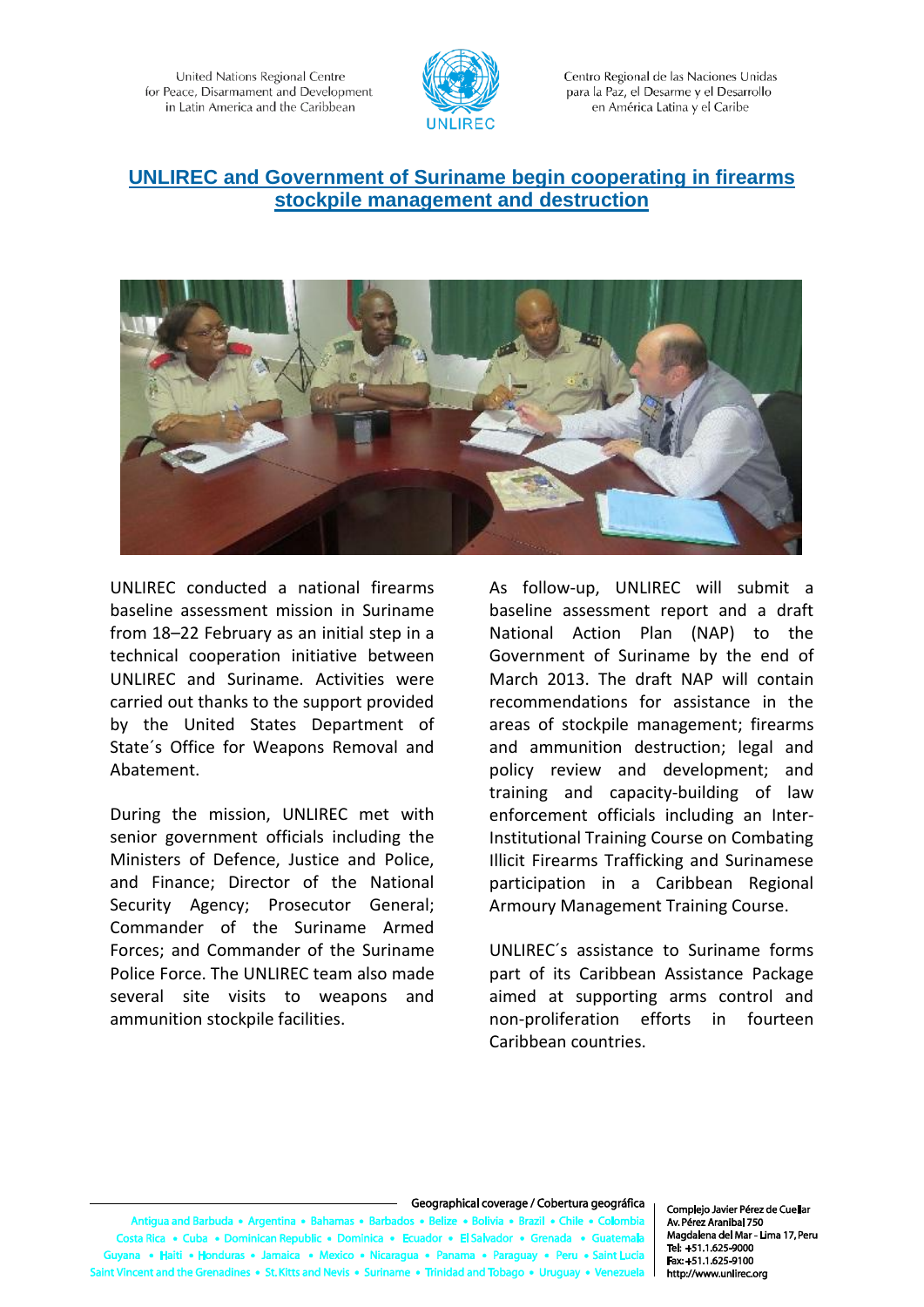

Centro Regional de las Naciones Unidas para la Paz, el Desarme y el Desarrollo en América Latina y el Caribe

# **UNLIREC and the Government of Grenada destroy over 76,000 rounds of ammunition and 120 confiscated weapons**

UNLIREC assisted the Government of Grenada in the destruction of over 76,000 rounds of obsolete small arms ammunition and 120 confiscated small arms from 11-12 March.



Weapons were destroyed in accordance with UNLIREC's Standard Operating Procedures (SOPs), which incorporate the UN International Small Arms Control Standards (ISACS), using a set of hydraulic shears donated to the government of Grenada by UNLIREC in 2012. Ammunition was also destroyed using a field expedient method in keeping with UNLIREC's SOPs derived from the UN International Ammunition Technical Guidelines (IATG). UNLIREC provided training to two Royal Grenada Police Force officers and independently monitored both destruction activities. Since 2012, UNLIREC and the Government of Grenada have destroyed almost 400 weapons and over 3.1 tonnes of ammunition.

Following destruction activities, UNLIREC and the government of Grenada convened a national seminar to review the national firearms and explosives act in light of the relevant international agreements, such as the UN 2001 Programme of Action on Small Arms. UNLIREC recommended that the government consider adopting legislation regulating firearms marking, firearms and ammunition destruction and brokering, on the one hand, and strengthening import, export and transit licensing system and existing criminal provisions on the other. Participants from various sectors of the Government were present, including the Royal Grenada Police Force, Ministry of Legal Affairs, and Ministry of Foreign Affairs and Customs.

Grenada currently experiences one of the lowest rates of armed violence in the Caribbean sub-region and is in the advantageous position of being able to focus on prevention rather than just reduction both from legal and policy standpoints.

UNLIREC destruction assistance, along with its legal study on norms and legal instruments on firearms, ammunition and explosives, contribute to preventing and combating illicit trafficking throughout the island state and forms part of a broader assistance package supported financially by the U.S. Department of State´s Office for Weapons Removal and Abatement and Bureau for International Security and Nonproliferation.

#### Geographical coverage / Cobertura geográfica

Antigua and Barbuda . Argentina . Bah as • Bai is a Rali: e e Rolivia e Brazil e Chile e Colombia Costa Rica • Cuba • Dominican Republic • Dominica • Ecu dor • Gr dor . El Salv a • Haiti • Honduras • Jamaica • Mexico • Nicaragua • Panama • Parac y • Peru • Saint Lu ent and the Grenadines • St. Kitts and Nevis • Suriname • Trinidad and Tob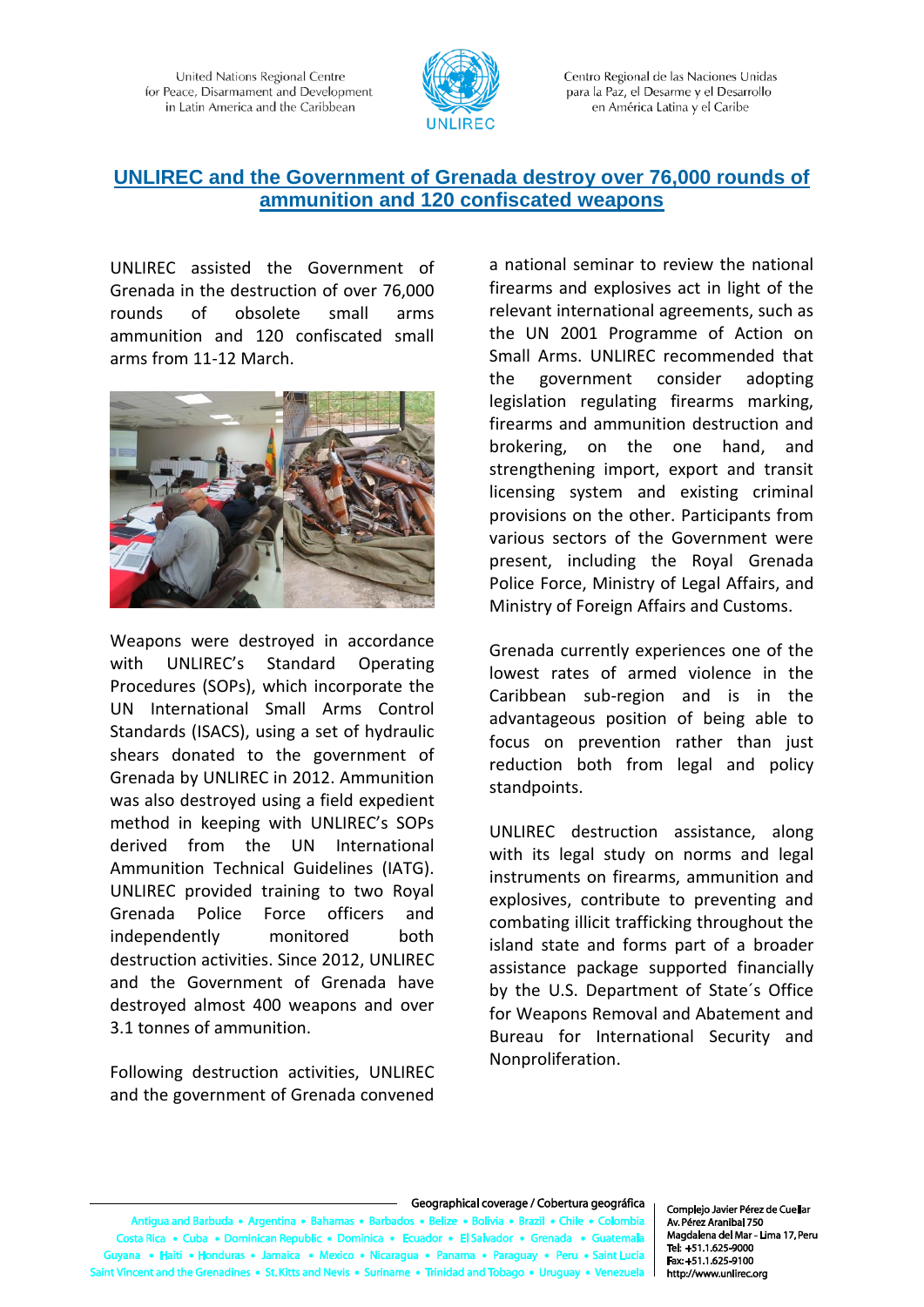

Centro Regional de las Naciones Unidas para la Paz, el Desarme y el Desarrollo en América Latina y el Caribe

#### **UNLIREC and Trinidad and Tobago destroy approximately 14,000 rounds of small arms ammunition and one tonne of light weapons ammunition**

UNLIREC assisted the Government of Trinidad and Tobago from 13-15 March in the destruction of approximately 14,000 rounds of small arms ammunition and almost one tonne of light weapons ammunition, including mortars and grenades. The destruction activities took place at the Trinidad and Tobago Defence Force Teteron and Tucker Valley Demolition Grounds using UNLIREC expertise and equipment. The destruction process included independent monitoring and verification by UNLIREC.

Since the beginning of its assistance to the Caribbean State in 2011, UNLIREC has supported the Government in the destruction of almost six tonnes of small arms ammunition and almost one tonne of light weapons ammunition. To date, UNLIREC has trained six members of the Defence Force in safe logistic destruction of ammunition by open detonation and a further 11 members of the security services on destruction by the UNLIRECpatented Small Arms Ammunition Burning Tank (SAABT).

Likewise, UNLIREC has assisted in the destruction of nearly 2,500 surplus, obsolete and confiscated small arms and provided equipment and training to the country in order to guarantee permanent national capacity for destruction processes.



The destruction of firearms and ammunition in cooperation with the Government of Trinidad and Tobago forms part of joint efforts to combat the illicit trafficking in firearms, strengthen the capacity of the country's security forces and reduce armed violence throughout the country and sub-region. All activities were made possible thanks to the generous financial support of the United States Department of State´s Office for Weapons Removal and Abatement.

#### *Andean States*

# **UNLIREC and VERTIC assist the Government of Colombia in its Implementation of the Biological and Toxin Weapons Convention**

UNLIREC and the Verification, Research, Training and Information Centre (VERTIC), joined forces to assist Colombia in its

implementation of the Biological and Toxin Weapons Convention (BTWC) from 14-15 February. This two-day workshop

- Geographical coverage / Cobertura geográfica

Antigua and Barbuda . Argentina . Bahamas . Barba dos • Belize • Bolivia • Brazil • Chile • Colombia Costa Rica • Cuba • Dominican Republic • Dominica • Ecuador • El Salvador • Gre da • Gu na • Haiti • Honduras • Jamaica • Mexico • Nicaragua • Panama • Paraguay • Peru • Saint Luci t Vincent and the Grenadines • St. Kitts and Nevis • Suriname • Trinidad and Tobago • Uruguay •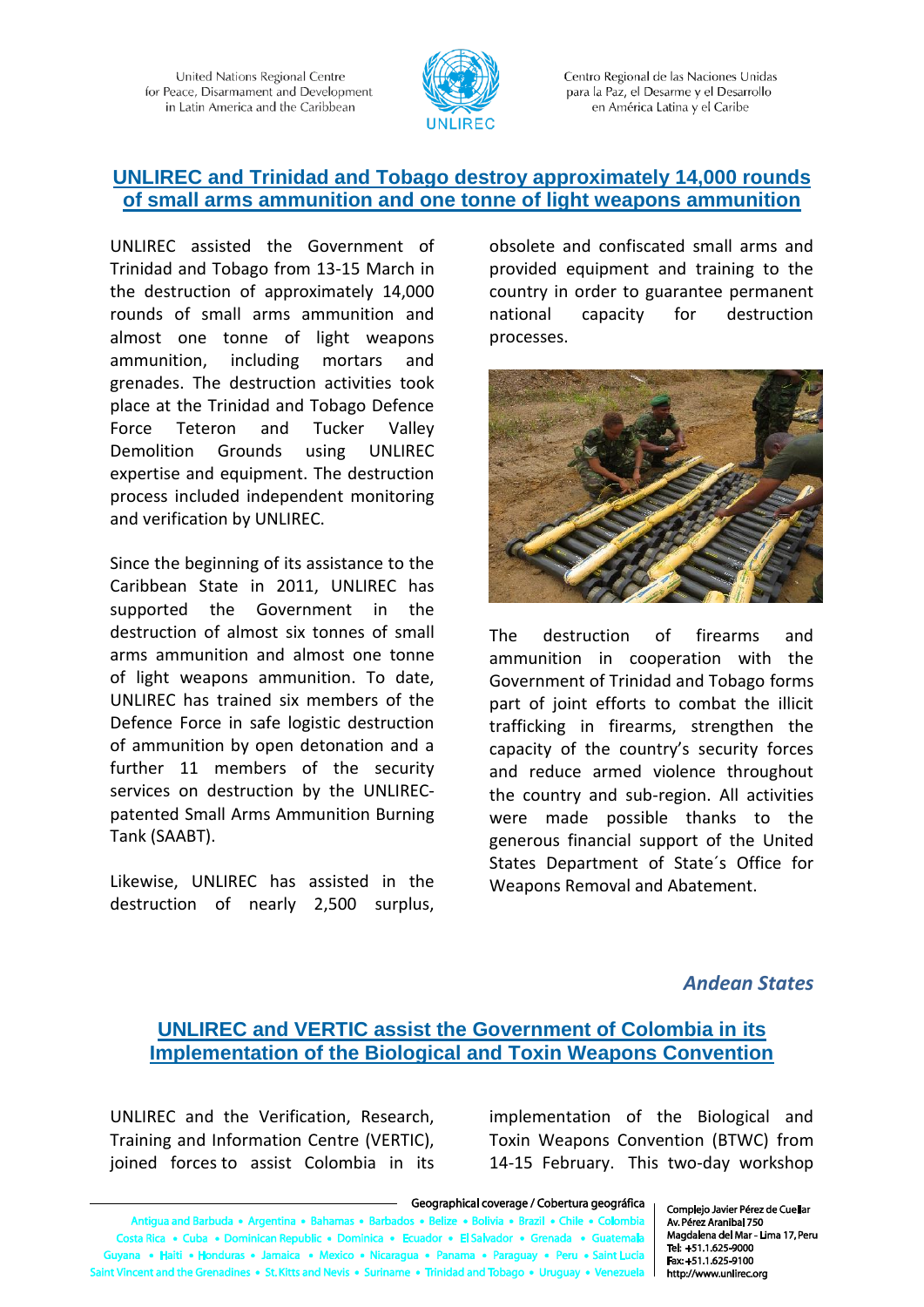

Centro Regional de las Naciones Unidas para la Paz, el Desarme y el Desarrollo en América Latina y el Caribe

was the result of an official request by the country and was carried out in collaboration with the Colombian Ministry of Foreign Affairs.

The workshop brought together national representatives from all sectors of the Government, including the health, commerce, as well as the security and justice sectors. Several research and investigation organizations, as well as private industry representatives participated in this innovative workshop to discuss and review the main obligations contained in the BTWC.



Representatives from UNLIREC, VERTIC and the BTWC Implementation Support Unit provided national authorities with technical and legal guidance for the drafting of new legislation related to biological weapons. VERTIC's comprehensive legal diagnostic served as the basis for the debate. The 2012 study compares current national legislation with the provisions found in the BTWC.

The Seminar also provided an opportunity to discuss the creation of a national commission which would be responsible for the coordination and monitoring of the implementation of the BTWC. As a result of the workshop, an informal working group chaired by the Ministry of Foreign Affairs was formed. This working group will spearhead the establishment of the national commission and legal reform process. The working group will also be responsible for the preparation and submission of Colombia's 2013 Confidence Building Measures Forms.

The UNLIREC and VERTIC partnership will continue to focus on raising awareness among States in the region of the obligations stipulated in the BTWC and providing legal assistance in the revision and drafting of national legislation to ensure consistency with the obligations found in the BTWC Convention, as well as other non-proliferation instruments.

#### Geographical coverage / Cobertura geográfica

tigua and Barbuda • Argentina • Bah is a Ro s a R e e Rolivia e Brazil e Chile e Colombia ta Rica · Cuba · Dominican Rep ublic . Dominica . Ecu  $r \bullet \textsf{FIS}$ a • Haiti • Honduras • Jamaica • Mexico • Nicaragua • Pana ama • Para • Peru • Sa ent and the Grenadines • St. Kitts and Nevis • Suriname • Trinidad and To